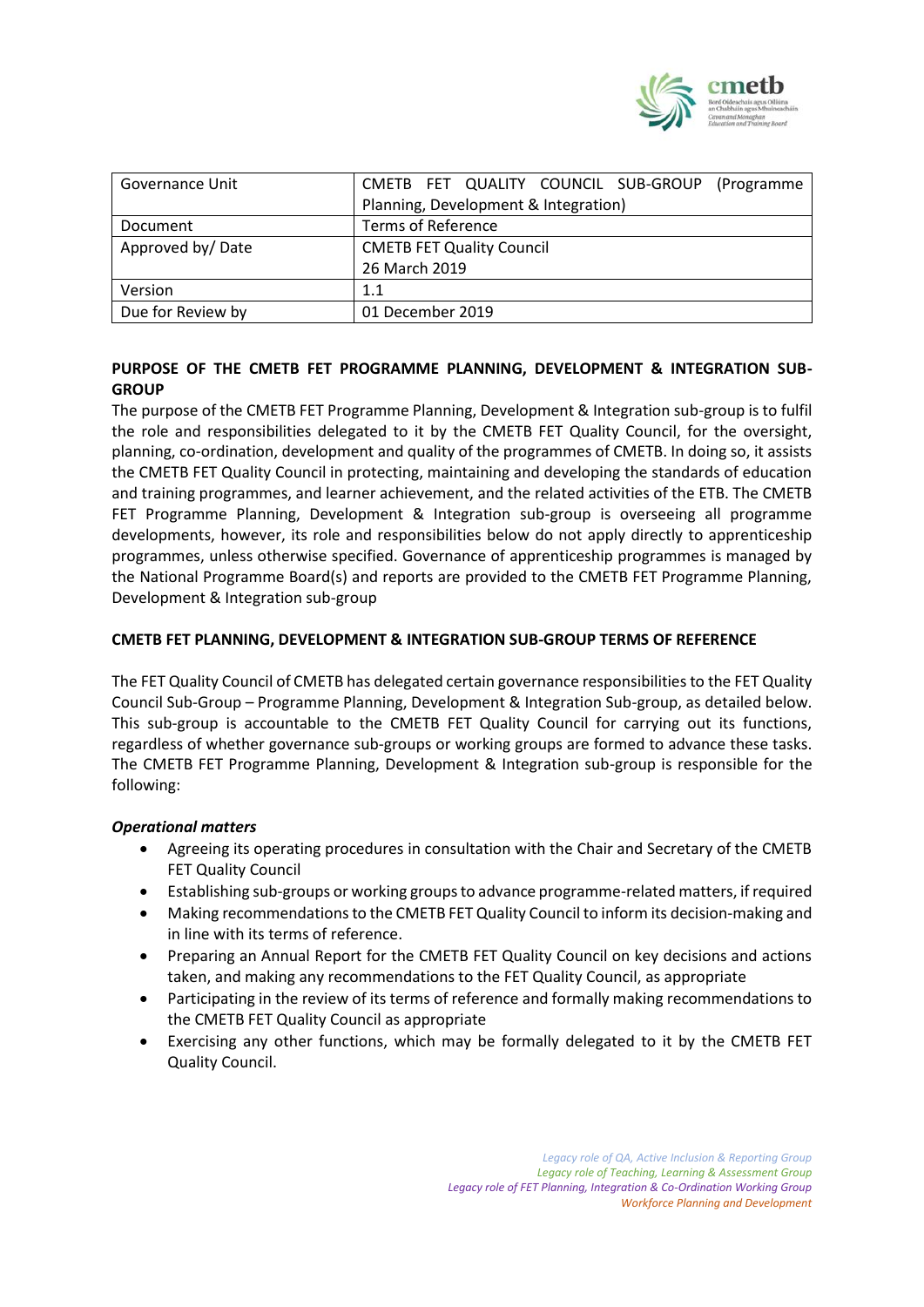- Supporting the implementation of the relevant FET actions outlined in the 2016-2020 CMETB Strategy Statement
- Acting as a forum for the exchange of ideas, information and best practice
- Identifying potential collaborative projects and working to implement these
- Working to develop policies and enhance practices in Teaching and Learning practices
- Promoting Teaching and Learning practices in CMETB and raising the awareness of quality FET provision in CMETB

### *Programme development responsibilities*

- Reviewing proposals for the development of new programmes and making recommendations to the CMETB FET Quality Council
- Approving the appointment of the Programme Development Working Group to develop draft programme documentation
- Reviewing and commenting upon draft programme validation documentation submitted by the Programme Development Working Group
- Recommending programme validation documentation to the CMET FET Quality Council for approval and making recommendations to the CMETB FET Quality Council for submission to the awarding body
- Reviewing proposals for the provision of newly validated or existing programmes and making recommendations to the CMETB FET Quality Council
- Making recommendations to the CMETB FET Quality Council for the establishment of appropriate structures to support new or existing programmes
- Approving the assignment of the Programme Development Working Group to implement minor modifications and additions to programmes, where these do not affect module outcomes
- Approving modified programme documentation submitted by the Programme Development Working Group.
- Providing a collective response to calls for submissions, applications etc

#### *Apprenticeship responsibilities*

- Receiving reports from the National Programme Board(s) on its activities (other than when CMETB is co-ordinating Provider. These reports will go directly from the Apprenticeship Board to the CMETB FET Quality Council).
- Noting proposals from the National Programme Board(s) to the CMETB FET Quality Council for new apprenticeship partnerships and for new members of partnerships
- Noting annual and biannual specified reports provided by the National Programme Board(s) to the CMETB FET Quality Council for approval.